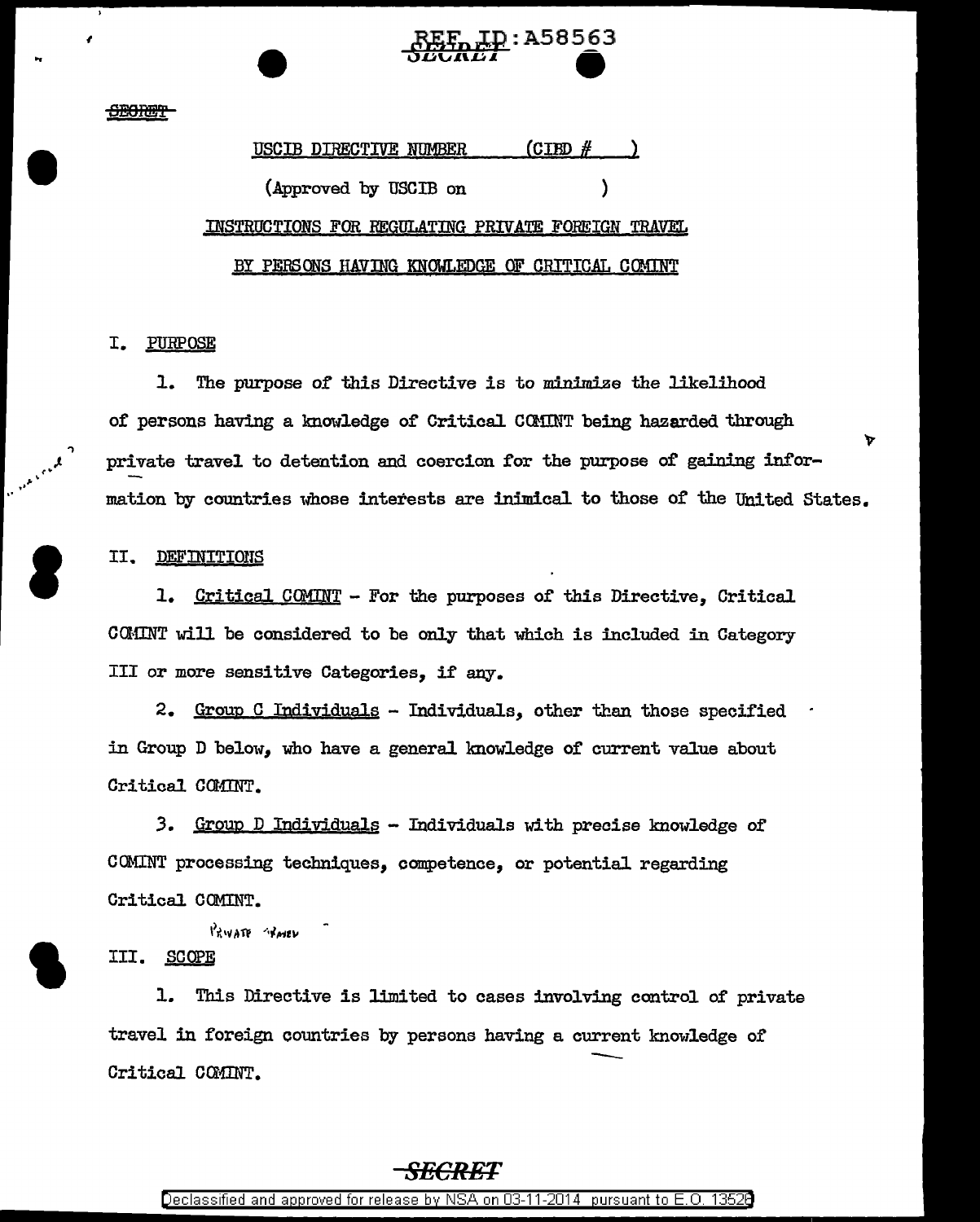<u>LD</u>: A58563

..

•

**S** 

### IV. PROCEDURES

1. The names of all Group C or Group D civilian personnel debriefed by reason of separation from employment or security prejudice by a member department or agency and the names of all Group C or Group D military personnel debriefed by reason of separation from active service will be furnished by the debriefing activity to the Executive Secretary, USCIB on a when occurring basis together with a statement as to uhether the individual is considered to fall uithin Group C or Group D as specified under DEFINITIONS above.

2. The Executive Secretary will compile current lists of such names and furnish same to the Department of State in accordance with procedures prescribed by the latter.

*3.* The Department of State will take such internal administrative steps as are necessary to insure that the Executive Secretary, USCIB is informed promptly of any application for a Passport made by individuals whose names are submitted on the above-mentioned lists.

4. Upon receipt of notification of Passport Application the Executive Secretary will consult the member whose activity conducted the debriefing and advise State whether and, if so, to what extent travel restrictions are desirable. No Passport should be issued until receipt of suitable notification by the Executive Secretary. If for any reason the Department of State is unwilling or unable to impose the restrictions desired or to withhold a Passport pending action by the Executive Secretary, the latter will be notified of this fact in writing together with the reasons therefor.

-2-

Approved by USCIB on

 $CIBD \#$ 

### *SECRET*